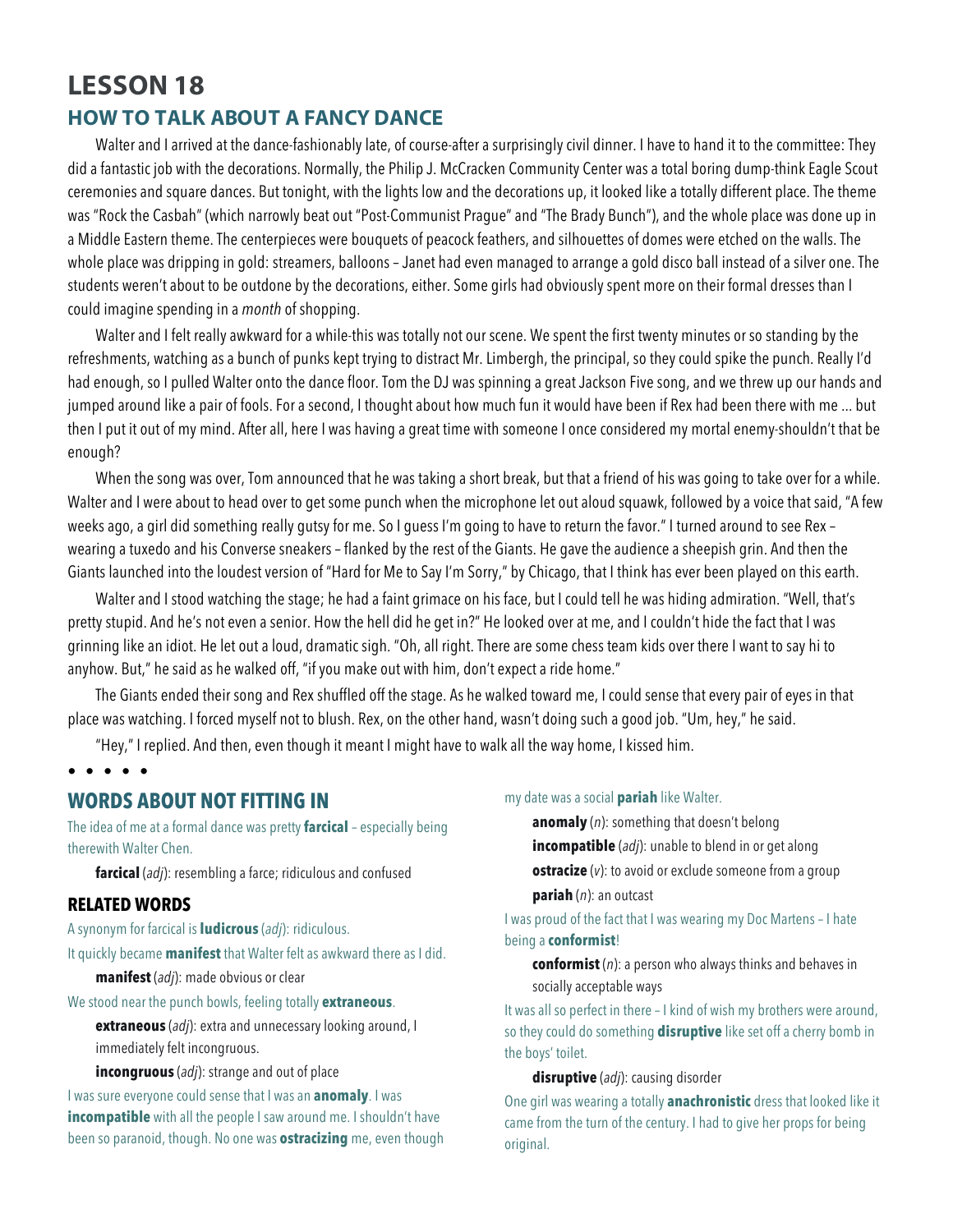**anachronistic** (*adj*): from the wrong period of time

When Walter went to the florist to pick up my corsage, he realized there was a **discrepancy** in the order: instead of red roses, the shop had written down orange camellias.

**discrepancy** (*n*): a difference between two things that are supposed to match

# **WORDS ABOUT CLOTHING**

Some of the girls' dresses were so **embellished** with beads and sequins that it was hard to tell what color the material was underneath.

**embellished** (*adj*): having lots of ornaments and decorations

## **RELATED WORDS**

These words all have to do with being fancy or extravagant.

I have to admit, all the **sumptuous** dresses swirling around me were kind of exciting. But I was glad to be wearing my simple dress and not some **baroque** monstrosity. I mean, some of those girls must have paid **exorbitant** prices for their outfits. Some girls managed to look classy and elegant, but lots of others looked **garish** and **gaudy**.

**sumptuous** (*adj*): luxurious, magnificent **baroque** (*adj*): excessively exaggerated in style

**exorbitant** (*adj*): extravagantly large or high

**garish** (*adj*) and **gaudy** (*adj*): excessively colorful or shiny, with the added impression of looking fake or cheap

And these words have to do with not being fancy or extravagant.

With all those dolled-up girls, I actually felt quite original in my **nondescript** dress. And the sparkly clips in my hair kept me from looking too **austere**.

**nondescript** (*adj*): plain, uninteresting

**austere** (*adj*): extremely simple, severely plain

I saw one girl's high heel get caught in the skirt of her **voluminous** dress.

**voluminous** (*adj*): large, expansive

In general, all the girls looked quite **comely**.

**comely** (*adj*): pretty, attractive (applies to women) I especially liked Janet's dress, a **sinuous** silk one that showed off her figure in just the right way.

**sinuous** (*adj*): slinky, winding

The straps of Janet's dress were covered in **gilt**.

**gilt** (*n*): a thin layer of gold

Things made of gilt would be **lustrous** (*adj*) and **refulgent** (*adj*): both words mean "shiny." Lustrous describes a soft shine, refulgent a bright one.

Janet **enhanced** her bright green eyes by wearing bright emerald earrings.

**enhance** (*v*): to improve a particular quality in something Tara Mickleson, the head cheerleader, was wearing an airy **gossamer** dress that left little to the imagination.

**gossamer** (*n*): a very thin, filmy material

These words all describe dresses you can see through.

**translucent** (*adj*): letting light through, but not completely transparent

**diaphanous** (*adj*): gauzy, delicate

**ethereal** (*adj*): insubstantial, airy

Obviously, Tara got named Queen of the Formal. When they put all the **regalia** on her, she looked like she was born to be a beauty queen.

**regalia** (*n*): formal, ceremonial clothing and objects worn by members of royalty (crowns, robes, scepters, etc.)

# **WORDS ABOUT DECORATIONS**

I was amazed at the **opulence** of the whole thing-the decorations must have cost the committee a ton of money.

**opulence** (*n*): affluence, luxurious splendor

#### **RELATED WORDS**

The walls were **resplendent** with gold metallic streamers and pearly balloons. I thought the eight-foot-tall ice sculpture in the shape of our school mascot was a little **ostentatious** and **grandiose**, but other people seemed to like it.

**resplendent** (*adj*): dazzling in appearance

**ostentatious** (*adj*): showy, obvious

**grandiose** (*adj*): magnificent, but often also implies pretentious or unrealistic

I was especially impressed because the community center is usually so **spartan**.

**spartan** (*adj*): very plain and austere

The ice sculpture was a total **behemoth** – I was worried the table underneath was going to collapse from the weight.

**behemoth** (*n*): something huge and powerful (The Behemoth is an enormous beast referred to in the Bible.)

The **incandescent** bulbs were covered with frosted shades, which cast a soft glow over the room.

**incandescent** (*adj*): giving off light

Some synonyms for incandescent are **effulgent** (*adj*) and **luminous** (*adj*).

The large, open community center was transformed into a **palatial** space.

**palatial** (*adj*): spacious and luxurious, like a palace

Some synonyms for palatial are **capacious** (*adj*) and **commodious** (*adj*): spacious.

The refreshments table was **replete** with goodies prepared by the Parents Association.

**replete** (*adj*): fully supplied

There were copious amounts of legal, nonalcoholic beverages